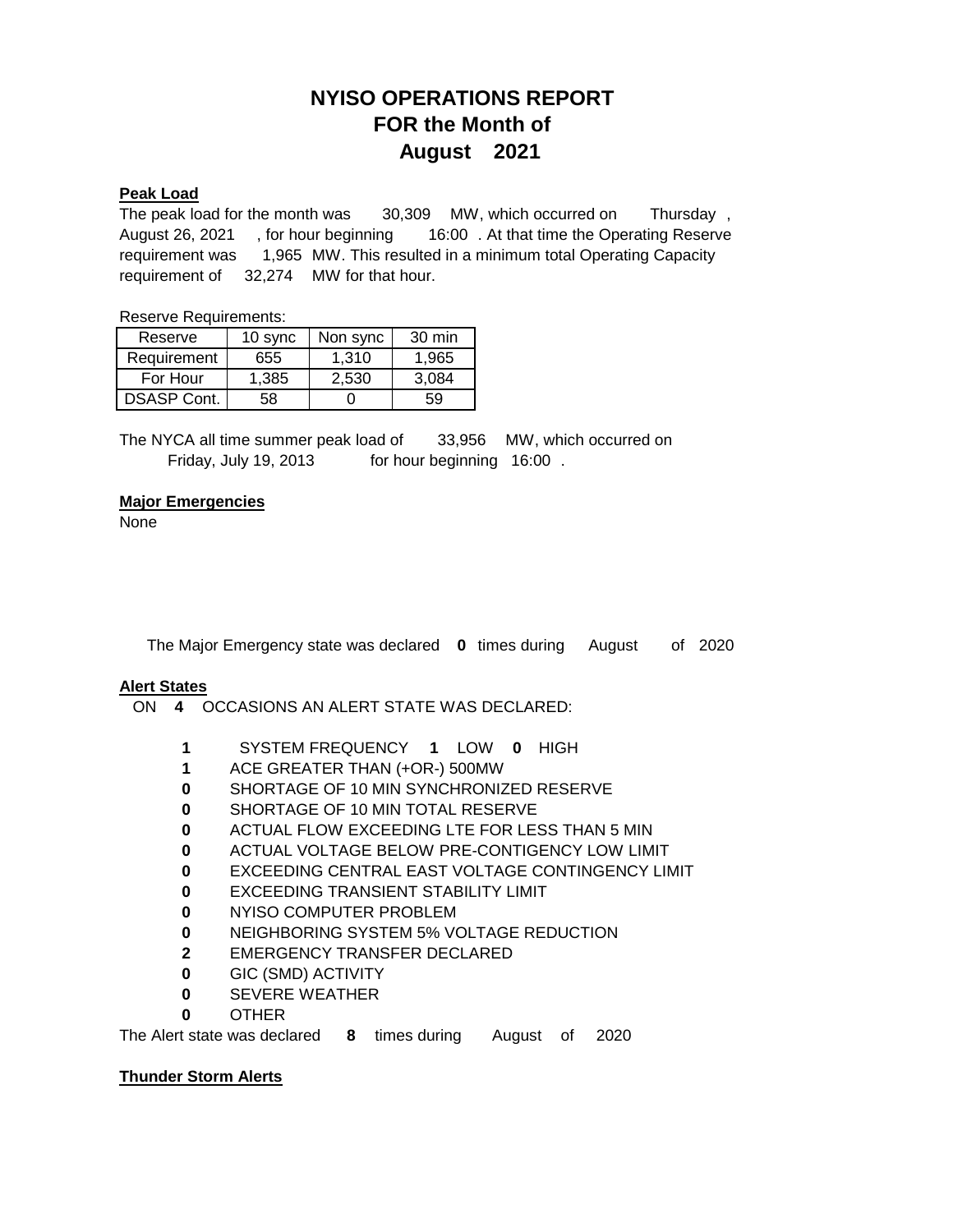4 Thunder Storm Alerts were declared for the month of August for a total of  $\hskip 1cm \hskip 1cm 13.3$  hours

## **Reserve Activations**

- ON **7** OCCASIONS RESERVES WERE ACTIVATED DURING THE MONTH:
	- **5** LOSS OF NEW YORK CONTROL AREA GENERATORS
	- **0** MAINTENANCE OF SYNCHRONIZED RESERVES
	- **3** SIMULTANEOUS ACTIVATION OF RESERVES
		- **0** FOR ISO-NE<br>**1** FOR IESO
		- **1** FOR IESO
		- **1** FOR PJM
		- **1** FOR NYISO
		- **0** FOR NB
	- **0** LARGE CONTROL ERRORS (ABOVE 200MW)
		- **0** LOAD PICKUP
		- **0** SCHEDULE CHANGE & LOAD PICKUP
		- **0** SCHEDULE CHANGE
		- **0** SCHEDULE CHANGE DUE TO TLR
		- **0** OTHER (FIXED GEN CHANGES / COMPUTER PROBLEMS
- **0** OF THESE RESERVE ACTIVATION'S DID NOT RESULT IN THE ACE-CROSSING ZERO
- **0** OF THE NON-ZERO CROSSINGS REQUIRED ANOTHER RESERVE PICKUP TO BE INITIATED
- **0** NON-ZERO CROSSINGS WERE ASSOCIATED WITH A UNIT LOSS

ON 18 OCCASIONS RESERVES WERE ACTIVATED DURING THE MONTH OF August10 OF THESE PICKUPS WHERE FOR ACE. 2020

### **Emergency Actions**

| <b>Special Case Resources:</b>            | <b>SCR Activation Zone</b> K |   | 8/11/2021 | 13:00-19:00 |
|-------------------------------------------|------------------------------|---|-----------|-------------|
|                                           | <b>SCR Activation Zone</b>   | K | 8/12/2021 | 13:00-20:00 |
|                                           | <b>SCR Activation Zone</b>   | K | 8/13/2021 | 13:00-20:00 |
|                                           | <b>SCR Activation Zone</b>   | K | 8/25/2021 | 13:00-20:00 |
|                                           | <b>SCR Activation Zone</b>   | K | 8/26/2021 | 13:00-20:00 |
|                                           | <b>SCR Activation Zone</b>   | K | 8/27/2021 | 13:00-20:00 |
| <b>Emergency Demand Response Program:</b> | None                         |   |           |             |
| Purchases:                                | None                         |   |           |             |
| Sales:                                    | None                         |   |           |             |

### **TLR 3 Declared**

 $0$  TLR Level 3's were declared for the month of August for a total of  $0$  hours

### **Inadvertent Accumulations for July-2021**

|           | Monthly      |      |                |     |
|-----------|--------------|------|----------------|-----|
|           | Accumulation |      | <b>Balance</b> |     |
| On-Peak:  | 3.391        | MW h | 1.755          | MWh |
| Off-Peak: | 5.948        | MW h | -18.264        | MWh |

### **NERC Control Performance**